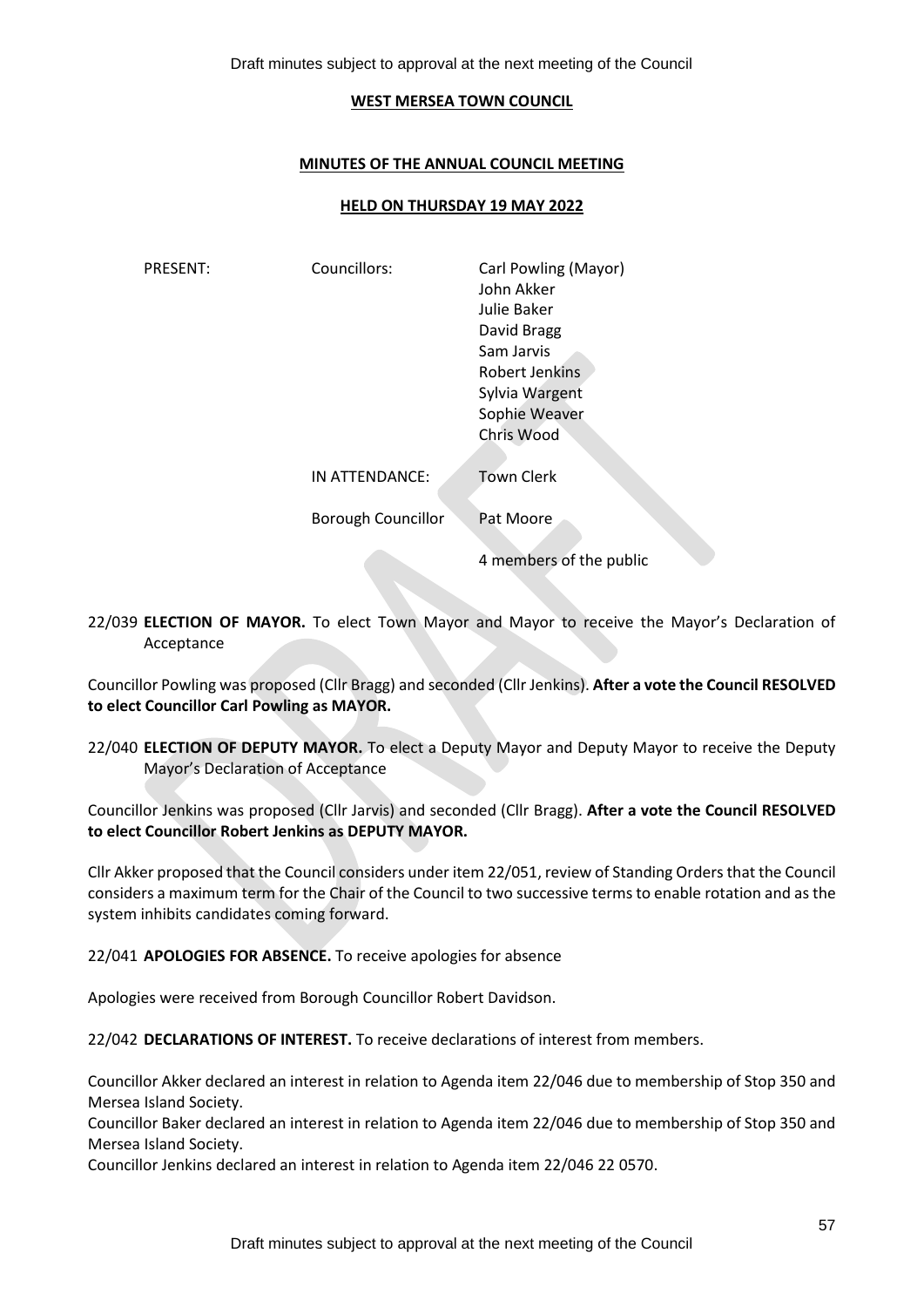Draft minutes subject to approval at the next meeting of the Council

22/043 **PUBLIC PARTICIPATION.** A period of up to 15 minutes for members of the public to ask questions or submit comments

A member of the public spoke to thank Borough Councillor Pat Moore for the Village sign grant. They spoke on the benefits of the bathing rafts and offered their assistance.

A member of the public spoke on NEPP proposals for disabled bays in Seaview car park. They raised the issue of Seaview Car Park ownership advising that they have provided documents to the Council to show that the car park passed from WM UDC to WMTC and was financed by a loan. WMTC pay business rates to CBC and the issue needs to be resolved.

A member of the public spoke in support of the bathing rafts.

A member of the public spoke in support of bathing rafts and requested that parking be considered in Dawes Lane development.

# 22/044 **COUNTY AND BOROUGH COUNCILLORS REPORTS.** To receive reports from our County and Borough Councillors

Cllr Pat Moore advised that there had been meeting with City & Country developers to secure local homes for local people at Brierley Paddocks. Cllr Tim Young will be made Mayor at Colchester Borough Council meeting to be held on 25<sup>th</sup> May, with Cllr John Jowers being Deputy Mayor.

There are various consultations; Colchester Open space until 31/05/22, Active Travel Scheme for Crouch Street until 03/06/22.

Community 360 are running a scheme called Tech Mates which is a course to assist people with IT.

CBC Ukraine briefing; 257 guests, 113 sponsors, 97 arrivals. £200 is allocated to each guest and hosts receive £350 per month. There is a scheme for re-matching if the first placement doesn't work. Colchester for Ukraine has raised £200,000 to deliver 100,000 meals to Ukraine.

The Government is providing £10,500 to Councils for each person housed. Colchester has the largest number of guests in the County.

The Pontoon is undergoing modifications and consultation is imminent.

Queens Platinum Jubilee celebrations commences in Castle Park at 12 noon on Thursday 2<sup>nd</sup> June with a gun salute, community picnic, reception at the Town Hall with a procession to Castle Park for the lighting of the beacon.

The Local Plan is awaiting the inspectors letter, the Local Plan Committee will meet and it will go to the full Council.

# 22/045 **CONFIRMATION OF PREVIOUS MINUTES.** To confirm Minutes of the Extraordinary Council Meeting of 6th May 2022

# **It was RESOLVED that the MINUTES of the Extraordinary Council meeting held on 6 th May 2022 be confirmed as a true record of the meeting.**

# 22/046 **PLANNING APPLICATIONS.**

- To consider Planning Applications received
- (a) 22 0872

Proposed new beach hut to replace dilapidated hut which was removed. Hut 43, The Spinney, 8 Victoria Esplanade, West Mersea

## **It was RESOLVED that CONSENT be granted in respect of this application.**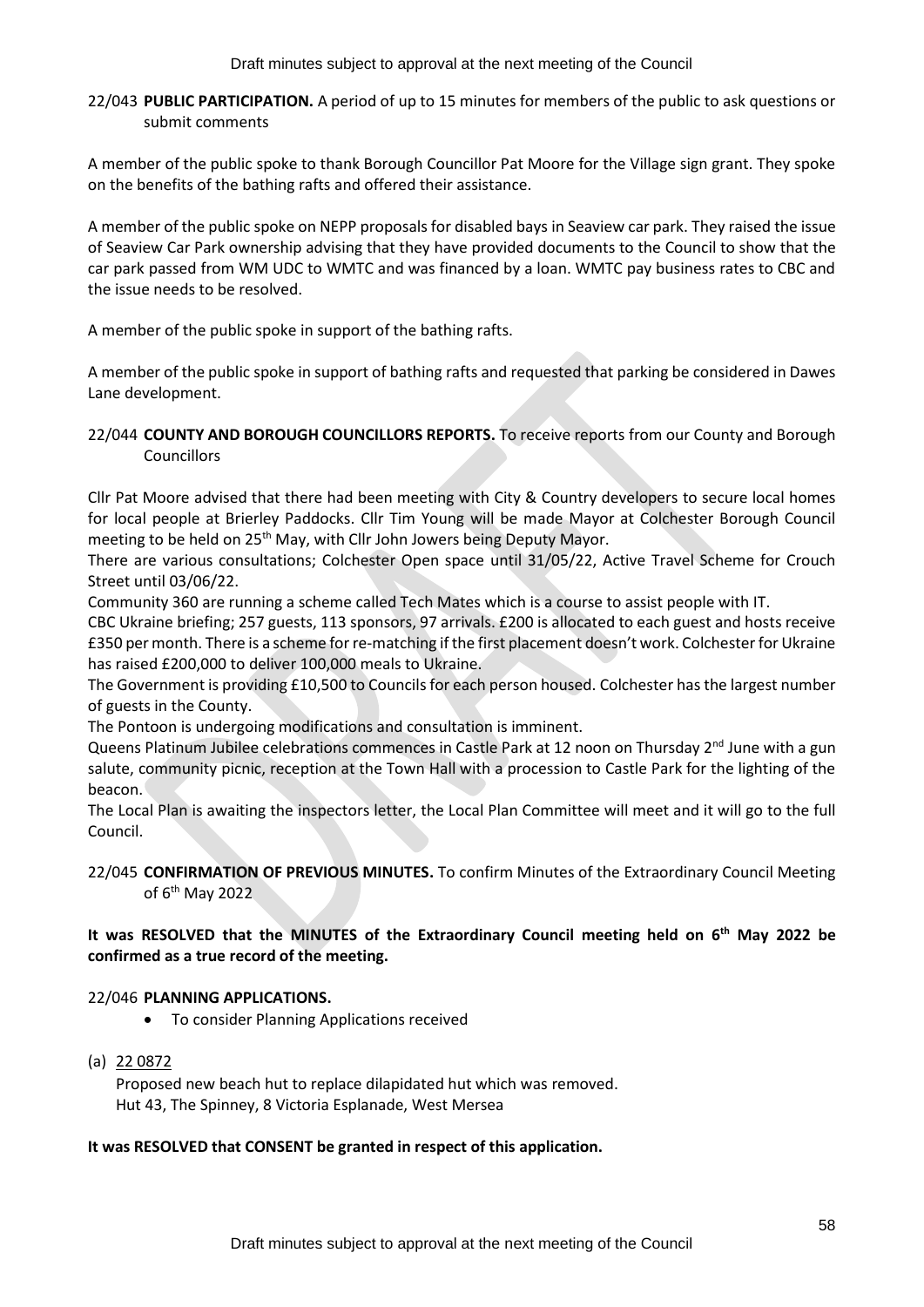Draft minutes subject to approval at the next meeting of the Council

## (b) 22 1014

New first floor external balcony. Resubmission of 21 3251. 11 Coast Road, West Mersea

## **It was RESOLVED that CONSENT be granted in respect of this application.**

(c) 22 1116

Two storey front and single storey side extensions together with new car lodge. Resubmission of 22 0295. 28 Melrose Road, West Mersea

### **It was RESOLVED that CONSENT be granted in respect of this application.**

(d) 22 1039

Demolition of existing dwelling and garage and its replacement with a new dwelling and garage. 17 Coast Road, West Mersea

### **It was RESOLVED that CONSENT be granted in respect of this application.**

(e) 22 0570

Demolition and replacement of no. 34 through the erection of a new two storey dwelling. Resubmission of 21 3096 34 Yorick Road, West Mersea

### **It was resolved that the Council do not wish to comment on this application.**

- To receive notification of Planning Decisions
- (a) 21 2723

Application for removal or variation of conditions 2 for the inclusion of a rear walkway and alterations to the approved fence to the northern boundary, following grant of planning permission 20 1920. Revised description. Dukes Seafood, Coast Road, West Mersea

WMTC recommendation:

This Council requests that the planners take into consideration the conservation area, the impact of possible light pollution and the terms of West Mersea Neighbourhood Plan.

(b) 22 0637

Convert existing garage to kitchen; small extension to front of garage; demolish existing conservatory to rear and build ground floor extension. 46a Barfield Road, West Mersea

#### (c) 22 0788

Replace conservatory roof and doors to a flat roof with a glazed lantern and new rear doors. 11 Firs Chase, West Mersea

#### 22/047 **APPROVAL OF PAYMENTS**

- To approve payments made and to be made
- To approve regular payments made by Direct Debit and BACS

Payment Report had been circulated amongst Councillors. **It was RESOLVED to approve all payments.**

## 22/048 **COMMITTEES**

- To consider and agree committee structures
- To appoint members
- To appoint committee Chairs
- To review terms of reference for committees.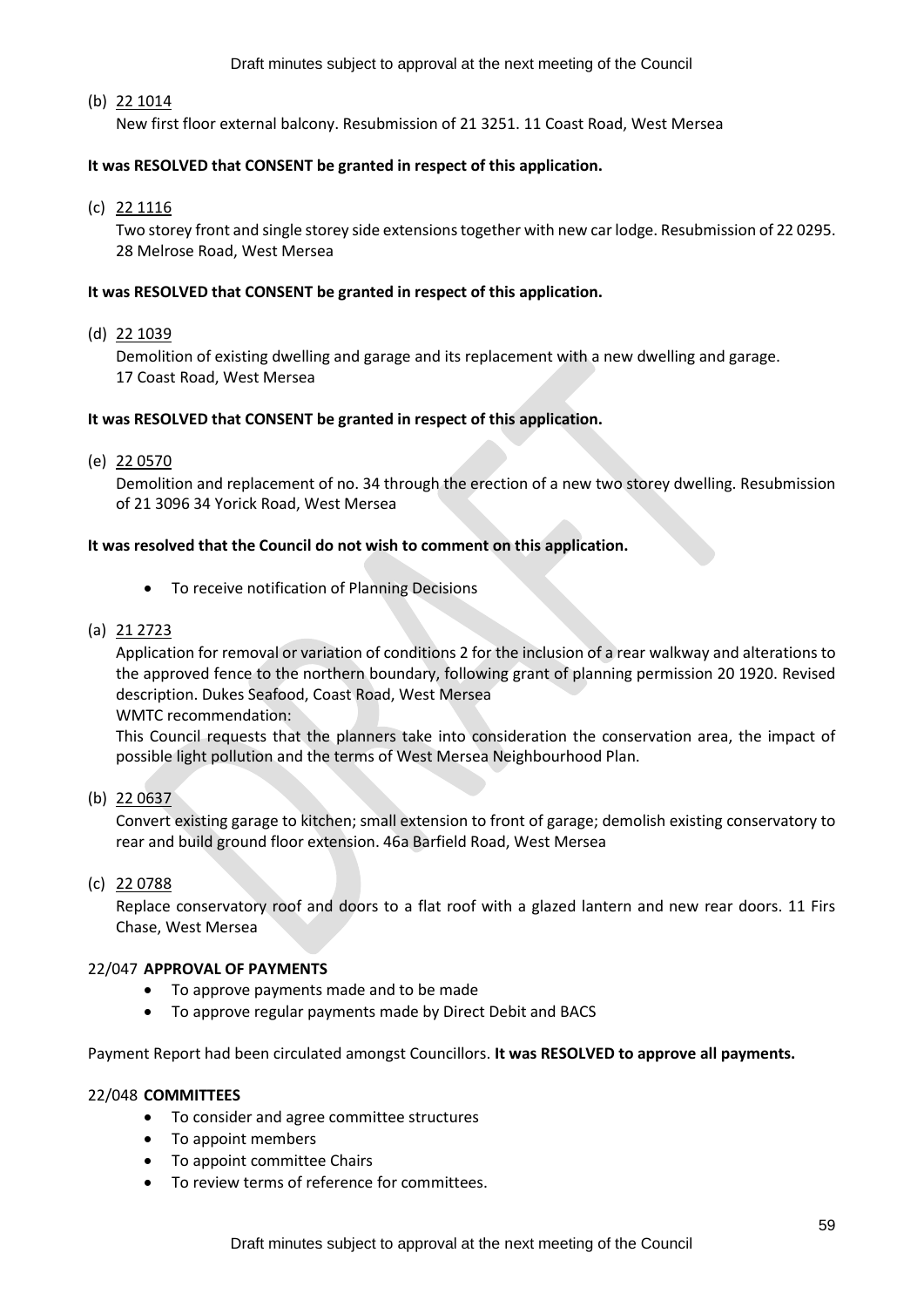**Following discussion around Committee structure, strategy, priorities and objectives the Council RESOLVED that there would be 5 Committees and the members and Chairs of each Committee were appointed**.

- **Personnel Committee. Cllr Akker (Chair), Cllr Baker, Cllr Bragg, Cllr Wood** [staffing issues, wages, expenses, disciplinary and other issues related to staff/councillors, Health and safety]
- **Community Facilities Committee. Cllr Wood (Chair), Cllr Baker, Cllr Bragg, Cllr Jarvis** [car parks, glebe and parks, cemeteries, public toilets, skatepark, Council offices, Rushmere, Boardwalk, War Memorial, Sports Facilities, benches, bus shelters, town signage, allotments, Bathing rafts]
- **Environment & Community Services Committee. Cllr Weaver (Chair), Cllr Baker, Cllr Jenkins, Cllr Powling**

[waste facilities and management, biodiversity and tree planting/stock, crime and safety, events, devolution, footpaths, SSSI, transport, community group support, gate licences]

- **Finance & Strategy Committee. Cllr Powling (Chair), Cllr Jenkins, Cllr Akker, Cllr Weaver, Cllr Wood** [Financial management and auditing, forward investments, contingency planning, S106, Neighbourhood Plan, Local Plan, External relations CBC, ECC
- **Planning Committee. Cllr Akker (Chair), Cllr Baker, Cllr Bragg, Cllr Wood**

22/049 **WORKING GROUPS.** To consider and agree working groups, their membership and Chairs;

- I. Public relations Working Group
- II. Parking Working Group
- III. Bathing Rafts Working Group
- IV. Loft reorganisation Working Group

**Following discussion the Council RESOLVED that there would be 6 working groups, their members, Chairs and to whom they would report.** 

- **Public Relations working group. Cllr Wood (Chair), Cllr Akker, Cllr Weaver, Cllr Wood. To circulate PR to Councillors prior to publication**
- **Bradwell Working Group. Cllr Akker (Chair), Cllr Baker, Cllr Weaver. To report to Council.**
- **Parking Working Group. Cllr Akker (Chair), Cllr Baker, Cllr Bragg, Cllr Weaver, Cllr Wood. To report to Council.**
- **Bathing Rafts Working Group. Cllr Powling (Chair), Cllr Bragg, Cllr Jenkins. To report to Community Facilities Committee.**
- **Loft Working Group. Cllr Bragg, Cllr Wargent**
- **Boardwalk Working Group. Cllr Jarvis (Chair), Cllr Akker, Cllr Baker, Cllr Weaver, Cllr Wood. To report to Community Facilities Committee.**

# 22/050 **REPRESENTATIVES.** To consider and agree representatives;

- I. CALC representative
- II. Health & Safety representative
- III. ENORI representative
- IV. Flood Defence Scheme representative

# **It was RESOLVED that;**

- **Councillor Akker continue as CALC representative**
- **Councillor Akker continue as Health and Safety representative**
- **Councillor Powling continue as Flood Defence Scheme representative**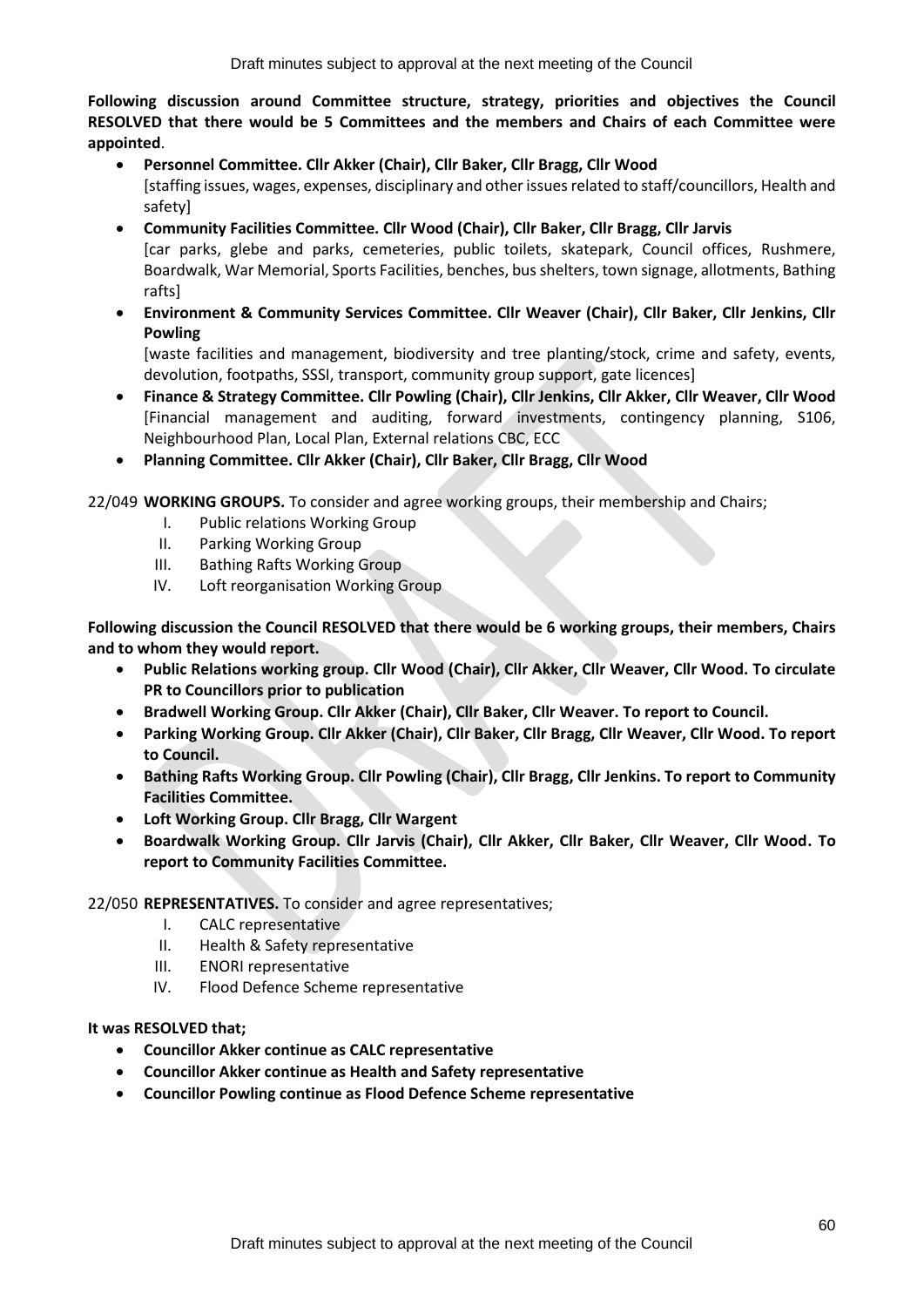22/051 **STANDING ORDERS AND FINANCIAL REGULATIONS.** Review and adoption of Standing Orders and Financial Regulations

### **Following discussion the Council RESOLVED to make the following adjustments to the Standing orders;**

• Page 19 17.c The Responsible Finance Officer shall supply to each Councillor as soon as practicable after the **month end** in each year a …..

## **Following discussion the Council RESOLVED to make the following adjustments to the Financial Regulations;**

• Page 5 4.1 the Clerk, in conjunction with the Chairman of the Council or Chairman of the appropriate Committee, for any items below £1000 **at their discretion.** 

## 22/052 **POLICY REVIEWS.** To review and agree polices

- I. Code of Conduct
- II. Complaints Procedure
- III. Customer Service Standard
- IV. Documents and Records Policy
- V. Co-option Procedure

## **The Council RESOLVED to agree all policies.**

22/053 **ASSET REVIEW.** Review of inventory of land and other assets including buildings and office equipment

Council assets were reviewed.

22/054 **INSURANCE.** Confirmation of arrangements for insurance cover in respect of all insurable risks

Councillors reviewed renewal documents. **The Council RESOLVED to accept renewal premium of £5843.29**

## 22/055 **SUBSCRIPTIONS**

Review of the Councils subscriptions

- **Essex Association of Local Councils**
- Colchester Association of Local Councils
- Society of Local Council Clerks (Clerks membership)
- Institute of Cemetery and Crematorium Management
- Rural Community Council of Essex
- Open Spaces Society
- Essex Playing Fields Association

## **The Council RESOLVED to continue with all subscriptions.**

#### 22/056 **CHANGING PLACES.** To receive an update

Cllr Weaver gave an update, advising that works to ramp and steps would be started week commencing 23/05/22.

#### 22/057 **QUEENS PLATINUM JUBILEE.** To receive an update

Cllr Weaver advised that plans are on track and are within budget due to successful grant application to the Community Fund. A souvenir program of events is being printed, jubilee coins have been delivered and a date is awaited to present these to school children.